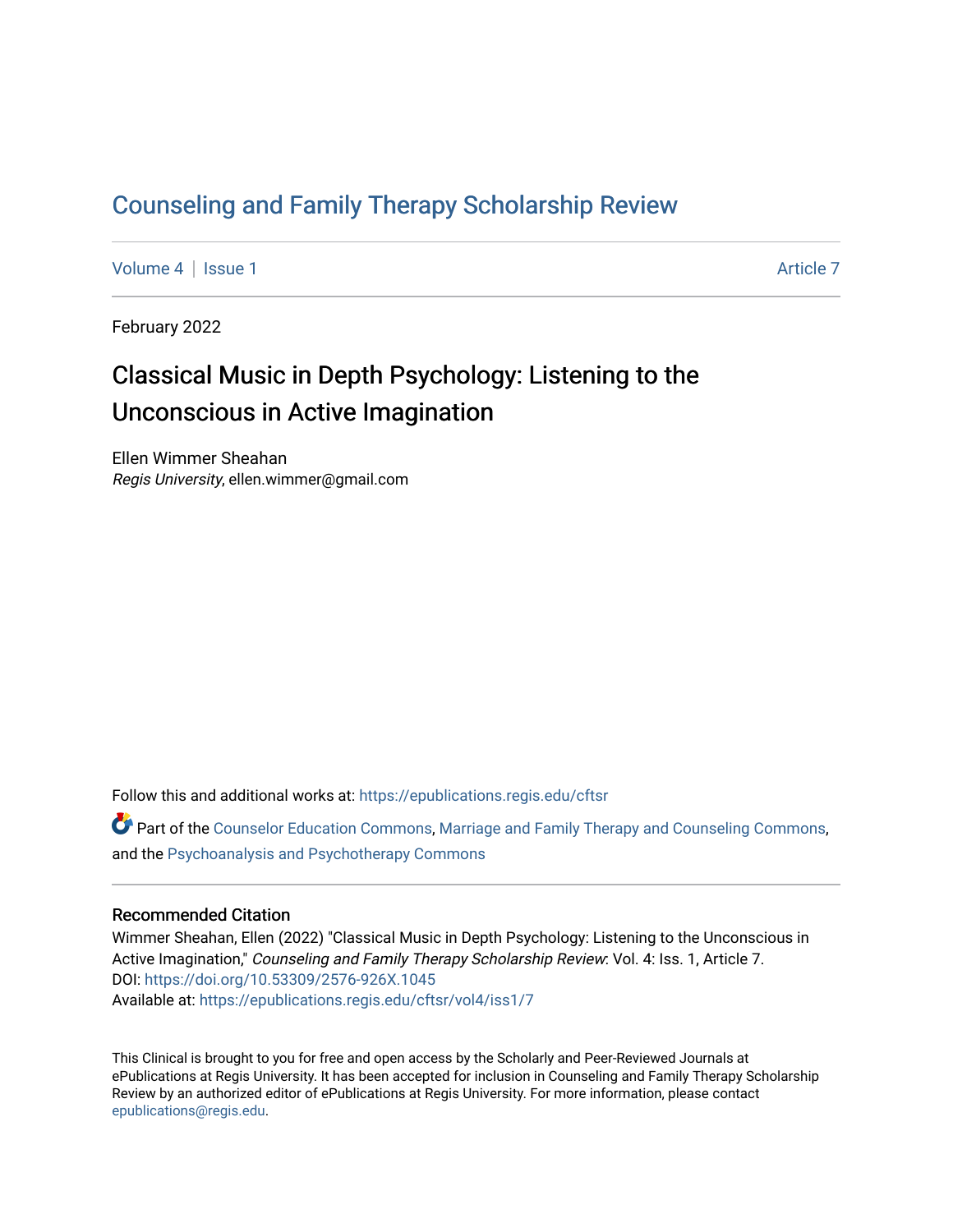## **Classical Music in Depth Psychology:** *Listening* **to the Unconscious in Active Imagination**

## ELLEN WIMMER SHEAHAN

## *Department of Counseling, Division of Counseling and Family Therapy, Rueckert-Hartman College of Health Professions, Regis University, Thornton, CO*

This article aims to explore the role of classical music in depth psychology, with insight from the author's experience as a classical musician and psychotherapist. The author posits that classical music possesses deep archetypal wisdom that supports awareness for client individuation. Through personal reflection and case examples, the author examines archetypal potentials when classical music arises in active imagination. This writing aims to substantiate the importance of sound and music, as well as image, in the field of depth psychology.

*KEYWORDS:* Jung, depth psychology, classical music, psychotherapy, active imagination, archetype, myth

*Disclaimer*. This work is informed by the author's experience as a classical musician and licensed psychotherapist. A familiarity with classical music may be helpful, but not necessary, for the reading of the article. This research was inspired by several therapy clients who happened to be classical musicians, and the author found interesting commonalities between musical clients and their experiences in active imagination. All case examples have been obtained with client consent, and names and identifying information have been altered to protect confidentiality. This piece seeks to explore rather than answer the query surrounding the relationship between classical music and the depth psychology.

## **Classical Music in Depth Psychology:** *Listening* **to the Unconscious in Active Imagination**

"Music expresses, in some way, the movement of the feeling (or emotional values) that cling to the unconscious process… music represents the movement, development, and transformation of the motifs of the collective unconscious"

- Carl Jung, 1973 p. 542

Let us recall a time when we were deeply moved by a piece of music. A time when we felt music grip our hearts or propel us into a feeling. When a song or composition had a profoundly enlivening and moving effect on our soul. Music has the autonomous power to move us and show us what can occur when we make ourselves intimately receptive to an external force. When we engage in deep listening with music, we quiet the judgmental and controlling mind, or what Carl Jung called the Ego consciousness (1972).

The quiet mental state required when engaging in deep listening with music is similar, if not identical, to the mental state necessary during Jung's exercise of active imagination, a technique he resourced to bridge connection between conscious awareness and unconscious material (Chodorow, 1997). In active imagination, one softens into meditative conscious awareness, often silently with eyes closed. One waits, listens to what manifests, and lets the canvas of mental silence be painted upon in images and sounds. Active imagination involves the "amplification and personification of archetypal dream images and unconscious material while, in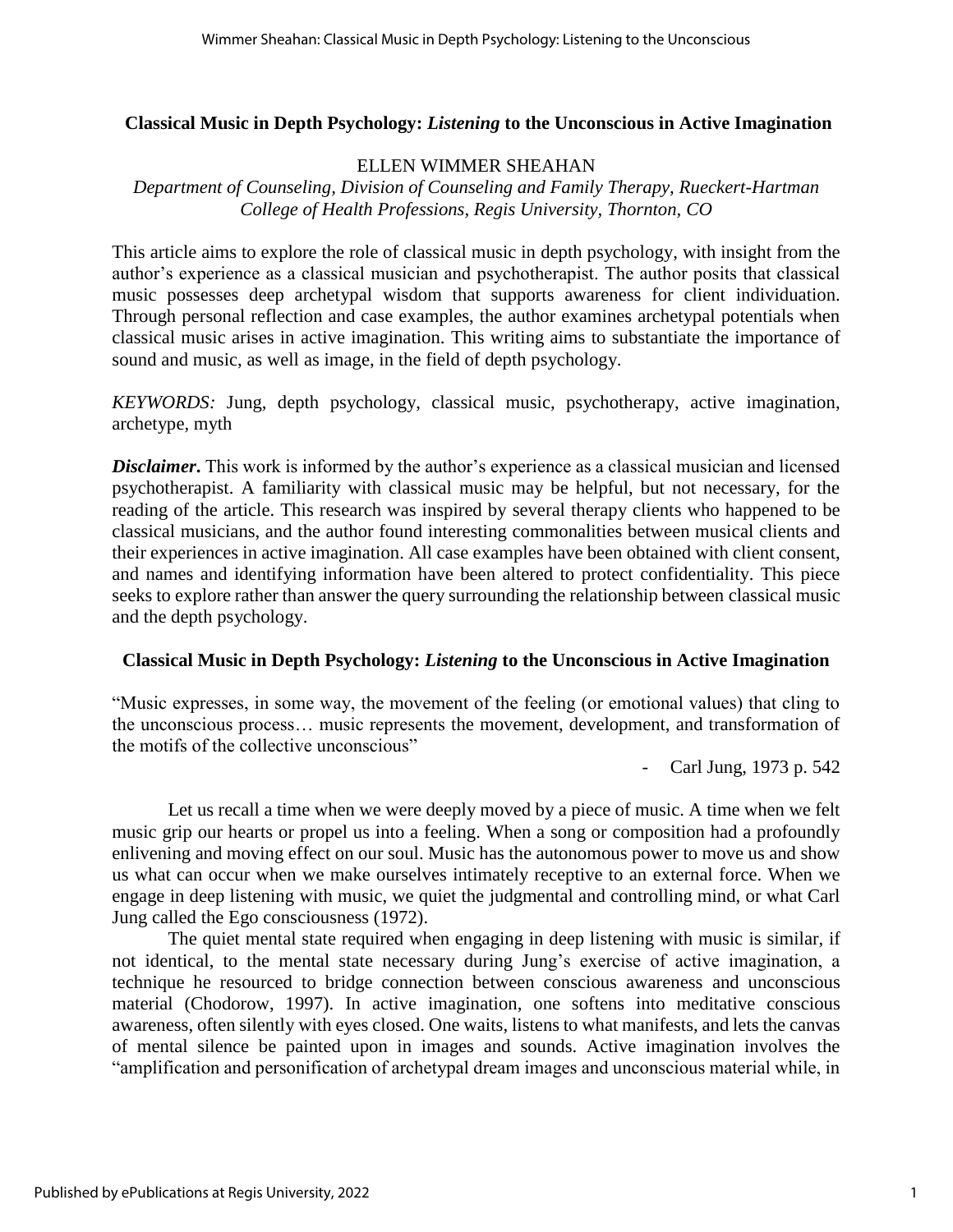a waking state, initiating a dialogue with one's inner characters" (Kroeker, 2014, p. 181). One listens deeply, looks intently, and waits for something to unfold.

Both deep listening of classical music and active imagination utilize radical nonjudgement, viewership, and sensory receptivity to connect with the collective and personal unconscious, as well as potential archetypal and mythic collective wisdom. Historically, Jungian active imagination has focused on images and movement, not sound. Despite the meaningful efforts of many music therapists and musical depth psychologists, a sizable gap in literature exists regarding music as a medium to dialogue with the unconscious. Additionally, classical music's capability to tell stories initiates the question to how symphony may be analogous to mythology. By examining previous literature on active imagination, as well as the intersection of music with archetype and myth, this analysis seeks to explore the deep potentials present when one invites classical music to the world of depth psychology.

## **Literature Review**

To examine the potential relationship between classical music and active imagination, one must first consider the practice of active imagination itself, as well as the work to date incorporating classical music in depth psychotherapy. Active imagination has been practiced under many names throughout history. French scholar Antonie Faivre defined active imagination as an "organ of the soul, thanks to which humanity can establish a cognitive and visionary relationship with an intermediate world" (1994, p.12). Poet Samuel Coleridge differentiated between active imagination and fantasy, elevating active imagination as "the condition for conscious participation in a sacramental universe" (Gregory, 2003, p.59). Coleridge's nod to accessing the "sacramental" via active imagination supports Jung's expansion of this practice. In Jungian terms, active imagination is utilized to allow the Ego to witness the collective unconscious and notice archetypal themes that resonate within the individual.

Jung developed his technique of active imagination between 1913 and 1916 (Hoerni, Fischer, & Kaufmann, 2019). At one point, Jung called the exercise "the transcendent function" and at other times "the picture method" "active fantasy" or "visioning" (Depth Psychology Alliance, 2020). By any name, the purpose of Jung's method is to establish and maintain a dialogue with the unconscious in a meditative state, later analyze its messages in conscious awareness, then integrate this new awareness to move towards psychological wellness, wholeness and individuation (Jung, 1968).

According to prominent Jungian analyst, Anthony Stevens, Jung maintained that the key to active imagination was to restrain from conscious influence or filling in the blanks (1994). It is a practice of engaged witnessing and visualization until it, an object, moves of its own accord. Jungian analysist and co-host of the podcast *This Jungian Life*, Deborah Stewart, defines active imagination as, "A conscious intention to engage the unconscious in waking life by focusing on something then letting that something have a life of its own" (Stewart et al., 2018). She continues, "so you're calling up the autonomous capability of the unconscious, which the Ego can then observe".

Regarding the relationship between classical music and active imagination, Jung placed primary focus on image recollection during this exercise, and little emphasis on music or sound. Though music was not his preferred medium of dialogue with the unconscious, Jung did have a transformative meeting with renowned music therapist, Margaret Tilly. After their meeting, Jung recalled the following: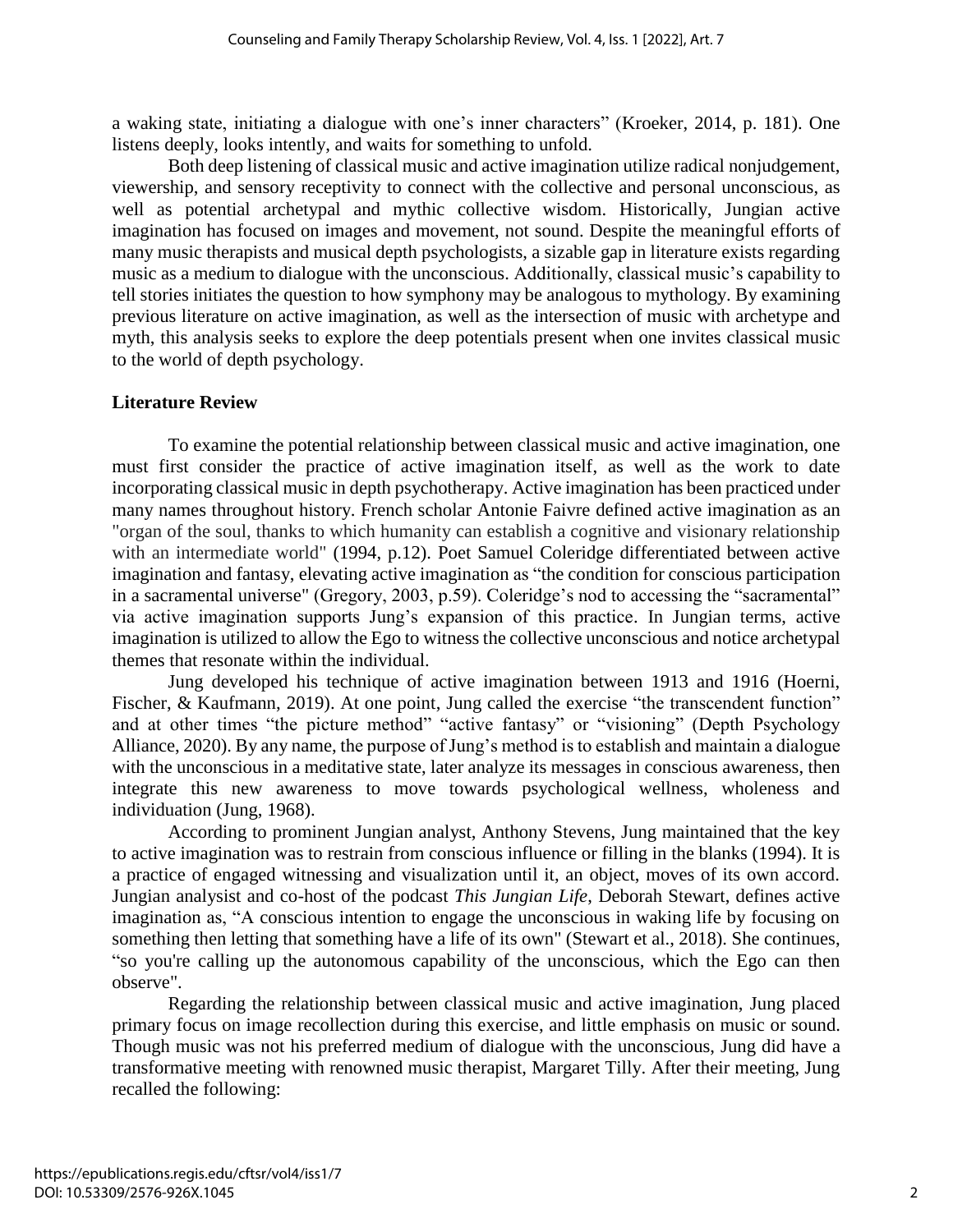This opens up whole new avenues of research I'd never even dreamed of. Because of what you've shown me this afternoon – not just what you've said, but what I have actually felt and experienced – I feel that from now on music should be an essential part of every analysis. This reaches the deep archetypal material that we can only sometimes reach in our analytical work with patients. This is most remarkable." (Tilly, 1947, p. 480)

There appears to be an untapped wealth of information regarding music and the collective unconscious in the field of depth psychology. Musician and Jungian analyst Patricia Skar emphasized the "unconscious archetypal possibilities inherent in music" (2002, p.630) and emerging therapies such AMP (Archetypal Music Psychology) (Kroeker, 2014), GIM (Guided Imagery and Music) (Bonny, 1995) and AMT (Analytic Music Therapy) (Priestley, 1994) substantiate the importance of music in depth psychology and art therapies.

As we venture into exploration of the relationship between classical music and depth psychology, let us recall the first-mentioned experience of being moved by music. One acknowledges the autonomous powers inherent in music, like that of the unconscious, which the Ego can then observe. Both listening to music and witnessing the unconscious in active imagination have curious similarities. So, one wonders, what is the role of listening, music and sound within the practice of active imagination?

## **Sound travels faster than light**

As a classical musician, I heard unconscious motifs before I saw them. Before I was trained in any formal practice of meditation or active imagination, I would hear melodies from symphonic works, musical lines I had never heard before, sonorous tones and cacophonic clatter. As someone who is more auditorily inclined than visually, the sounds would arrive first in the silence of meditation, then images and feelings would follow. I knew I was relating to something larger than myself. It was my vocational transition from classical music performance to depth psychology that elevated this soulful silence from the space of artistic inspiration to the terrain for the collective unconscious and sacred guides.

I recall one particularly stirring experience with classical music in active imagination. I was sitting in silent waiting, meditating and quieting my mind to begin deeply listening to my soul. I stayed in this silent, empty mental state for several minutes. Then, I began to hear the violin solo from Sibelius's *Violin Concerto in D minor*, as if the music were being played behind my right ear. I kept my eyes closed and listened. Then, on my left, I saw the amorphous outline of woman singing *"The Flower Duet"* from Léo Delibes' opera, *Lakmé.* A few moments later, to my right, I began to hear an oboe and flute carrying the melodic theme of Stravinsky's *Firebird Suite*. As I listened, I began to see six women coming together in a ring, each singing or playing their favorite music. As their images became clearer, it was revealed that they were the six cardinal Greek goddesses, Hera, Athena, Aphrodite, Persephone, Artemis, and Demeter. I listened for a few moments more, until they all stopped played. Then I realized, this was the sacred feminine asking to be attended to. These women were coming into my world, calling me to action, to learn more about them and let them serve as spiritual guides in my life.

After this powerful experience in active imagination, I did my best to recall the music each goddess was playing. I realized that each choice of composition was intimately connected to the virtues and qualities pertaining to that goddess. For example, upon further research of Sibelius's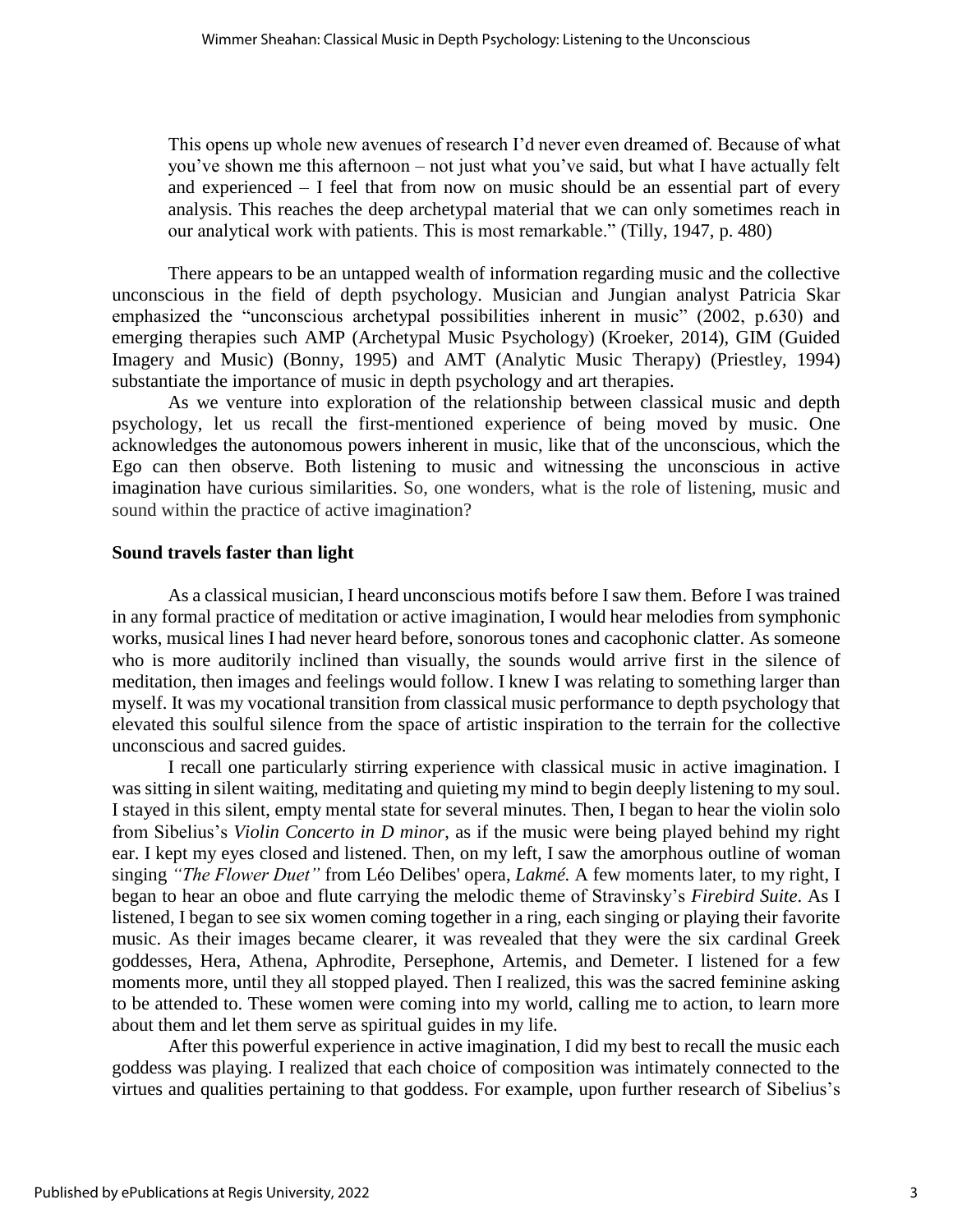*Violin Concerto*, I read that the solo was a sort of homage to his "ghostly self" (Steinberg, 2017). When Sibelius realized that his fervent ambition for becoming a violin virtuoso would inevitably kill him, he gave up playing, but wrote this piece to honor the death of and love for his violin playing. This was the piece Persephone chose. Each goddess selected music that reflected her realm. Be it Persephone's underworld, Artemis's hunting, Demeter's mourning, Hera's rule, Athena's war, or Aphrodite's love. I was in awe. It was from this experience in active imagination that inspired me to continue study of the goddess archetype in doctoral scholarship.

I shared this experience, of hearing the unconscious world before seeing it, with a mentor. He responded, "well sound travels faster than light and image, why should messages from the unconscious be any different?" Emboldened by his cheeky response, I became curious if the unconscious was calling to others via music in depth psychotherapy, particularly in active imagination. In other words, was the world of classical music being *employed* by the collective unconscious, to offer more than artistic inspiration, but personal guidance to individuals in their therapeutic work? It appeared so.

## **Case Example: "A"**

Let us first consider the case of "A". "A" was a professional trumpet player and taught lessons virtually between symphony jobs. "A" sought psychotherapy with me to work on creative motivation, indecision, and his goal to be more assertive in his life. In the eighth session of his therapy, he was expressing frustration regarding an inability to decide how to perform a particular trumpet excerpt for a symphony audition. Following this session, "A" reported this "waking dream" he experienced:

I was awake, sort of half-awake, half-asleep. Then I had this waking dream, where I was asleep in bed and someone was breaking into my apartment. It was dark. I recall trying to reach for a weapon. Then I could sense that someone was crawling through my window and airhorns started going off. I still could not see anything, it was horrifying. The sound around me was louder than a fire alarm and brought on visceral panic and fear. Then the alarm morphed into the trumpet solo from Strauss's *Ein Heldenleben*. It was sort of combined with the sound of the alarm. I just remember being terrified, then I opened my eyes.

As "A" and I explored his experience, I inquired, "What does that trumpet solo mean to you?" "A" shared that he never got to perform it during his time in a symphony orchestra. He was alternate first chair for the performance of Strauss's *Ein Heldenleben*. When the principal trumpet became ill the night of the concert, he was to sit in for the principal and perform the solo. However, the second chair trumpet player convinced "A" to let *him* play the solo instead of "A". At this moment of the retelling, "A" became noticeably upset and exclaimed, "Why did I let him just take it from me? I just gave it up!" I had never seen this upset in "A" before and encouraged him to stay with this feeling. At the end of the session, he realized that his belief system and approach to life were supporting excessive passivity, and that he needed to be more assertive. I assessed that "A" wished to be more in touch with the animus of his soul and briefly shared that the trumpet lines within Ein *Heldenleben,* or "A hero's life", frequently carry the heroic main theme of this piece. I asked if "A" sensed that the hero archetype, or a strong assertive part of him, was trying to get his attention? "A" smiled, "I think so."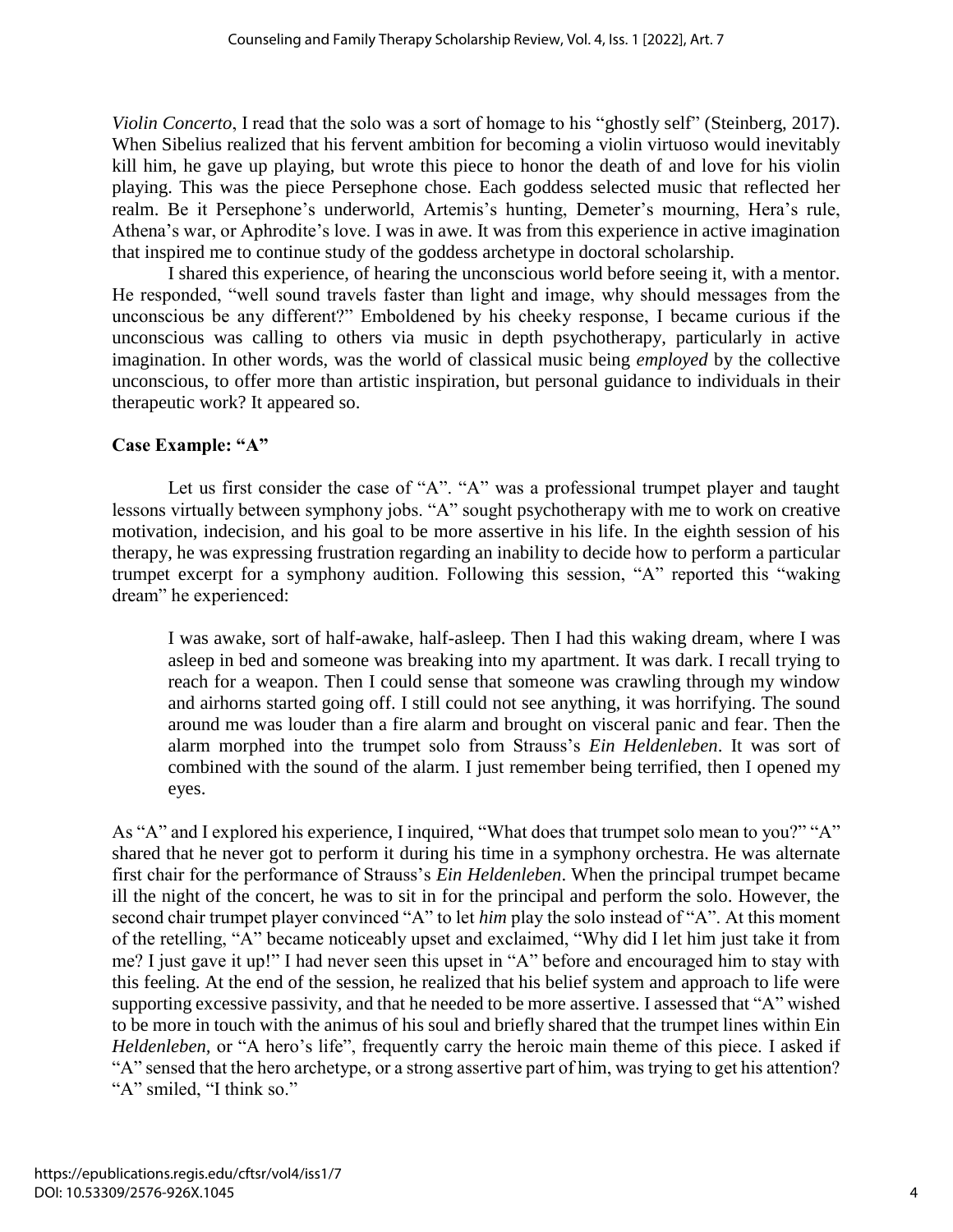#### *Reflection of "A": Instrument as Archetype, Symphony as Myth*

Upon reflection of this case, it is of note that "A" does not fit the typical personality of a trumpet player. Most trumpet players are men, confident (occasionally to the point of arrogance) and sure-footed. The trumpeter, as well as the trumpet's character in a symphonic story, is often an animus-driven man, the protagonist, the hero. "A's" generally passive and non-confrontational personality made me curious about the trumpet's archetypal role in his life, as well as the meaning of solo that showed up in his waking dream. There appeared to be a complimentary effect when in healthy relationship to his trumpet playing. With the trumpet, "A" found confidence, empowerment and courage that was not as accessible to him in his life outside of the symphony hall. This compensatory effect of playing an animus instrument offered "A" a sense of wholeness when integrated with his general anima nature.

To assessthis material from an alternative, somatic angle, I later asked "A" about the breath and lungs role in this client's experience, as the trumpet is a wind instrument. Perhaps there is a chakra or space in the body that the unconscious is trying to somatically guide him towards. What might the client believe about the role of breath, support, or the element of air in the context of his issues? Additionally, to investigate any relational, social information underneath the music I will often inquire: Is the musical line a solo or perhaps a duet? For what purpose would the unconscious select a solo, duet, quartet, or full orchestra? At this juncture, I listen to the individual, relationship, family, and systemic underpinnings of the client's material. These are but a few avenues to explore when a client hears classical music in active imagination, every analysis and interpretation is intimately subjective to the client's experience and their psychotherapeutic work.

Like working with myths and story in depth psychotherapy, a familiarity with the terrain of symphonic works may be helpful to deepen analysis. "A's" hearing of the opening trumpet solo, rather than a subsequent solo line later in Strauss's *Ein Heldenleben* (A Hero's Journey) is particularly noteworthy. A different sensation may arise for the client if the hero charging out to battle versus returning home, alone or with comrades, etc. As we continued to work with the themes that arose from his experience during active imagination, I introduced "A" to Joseph Campbell's work, referencing the steps of *The Hero's Journey* (1990). "A" felt particularly moved by the "Call to Adventure" or the beginning of his own hero's journey. "A" shared that he was being called to live with more confidence and courage, virtues that every hero must exercise along their journey. Classical music epics move like epic myths and can be explored with similar tools. Symphonic works illustrate collective stories for the auditory soul, and can be utilized to support, validate, and guide individuals on their own journey.

#### **Case Example: "B"**

Let us now examine the case of "B". "B" was a baroque classical musician, an oboe player who reached out to me for psychotherapy services to work on self-esteem, challenging negative self-talk, and coping with a strained relationship with parents. After incorporating guided meditation and active imagination in sessions for roughly 6 months, "B" had a particularly moving experience one session. She recalled the following active imagination:

I was walking through a meadow, I seemed to be wandering a bit. It was peaceful and quiet. I looked up and saw a tree, I stopped walking and focused on this tree. I saw the wind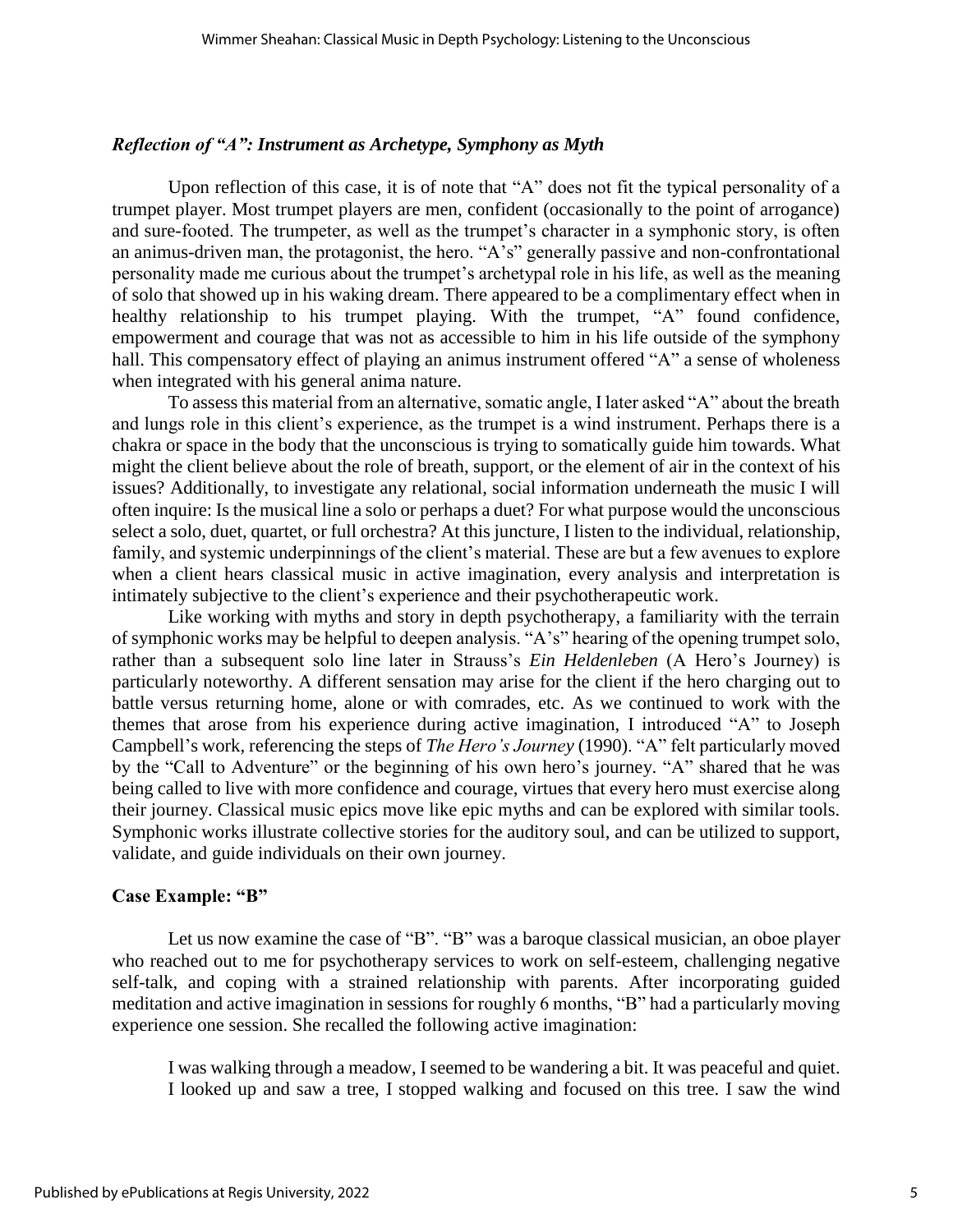moving its branches. As I looked, I began to hear the oboe solo from my eighth-grade recital, I just listened. Then I felt flushed, nervous, and worried. The solo grew louder. I looked at this tree and it was angry, I became afraid. I saw myself playing at my recital, but I was still looking at this tree. It started to swing its branches at me, but it couldn't quite reach me. I knew I had to keep playing and finish this solo, then it stopped.

As we explored this experience together, "B" noted that her parents were disappointed with her choice of solo, as well as her performance. However, *she* was pleased with herself. She did her best and actually enjoyed the piece. She recalled the intensity of her parent's criticism during this period in her life, imaged by the fear-inducing "swings" of the tree. "B" realized her introjection of her parent's criticism and verbalized a personal conviction to stay true to her playing, her choices, and her voice. She recalled this experience, the solo in particular, in subsequent sessions. "B" maintains that the solo was "trying to remind her" to have strength in her own convictions.

In the personal and clinical reflections in this section, classical music was employed by the collective unconscious to reveal something to the individual. This occurred primarily in a state of dream-like active imagination or silent meditation. Classical musicians, in particular, were having a deeply archetypal and auditory experience in their psychotherapeutic work that merits inquiry. Musicians, and all creative personality types, have practiced engagement in the art of being a vessel for something larger than ourselves. There is an embodied quality about the practice of active imagination that is simultaneously personal yet radically impersonal. It is in this state of consciousness that we become receptive to music and messages from the unconscious. We trust that this space has something wise and meaningful to reveal.

## **Witnessing**

Many of the musicians I have supported in my clinical therapeutic work have relative ease moving into the exercise of active imagination. In my personal active imagination practice, I noted that it felt like slipping into deep listening. Like falling in love, one simply falls, rides the wave, and trusts that *it* has something to show you. Musicians can move into the precise state of creative witnessing that is conducive to active imagination. I found this intriguing, as this exercise can be challenging for some. Musical clients remained focused, curious, and in dialogue with the manifestations that arose. This is a state of relaxation and engagement, not so relaxed as one is tempted into sleep, not so engaged that one's Ego attempts to control or shape the experience.

It is as though our conscious, relaxed gaze serves as a bridge, looking across at what the unconscious is presenting. We are seated in the audience, waiting for the symphony to begin. As we gaze, we create as well. Our witnessing eyes and listening ears serve as the necessary medium with which the unconscious needs to be made known, so it may *create itself*, so it may manifest. In this state of witnessing, we provide the canvas and paint necessary to allow the unconscious to create a work of art. In active imagination, we provide the silence necessary before a symphony, as if we are handing the conductors baton over to the unconscious, and saying, *"Now, you go. I'll listen."*

## **Detours**

Artists and appreciators of music have practiced attunement to this level of engaged witnessing. In symphonies that take roughly one hour to unfold, there are passages and movements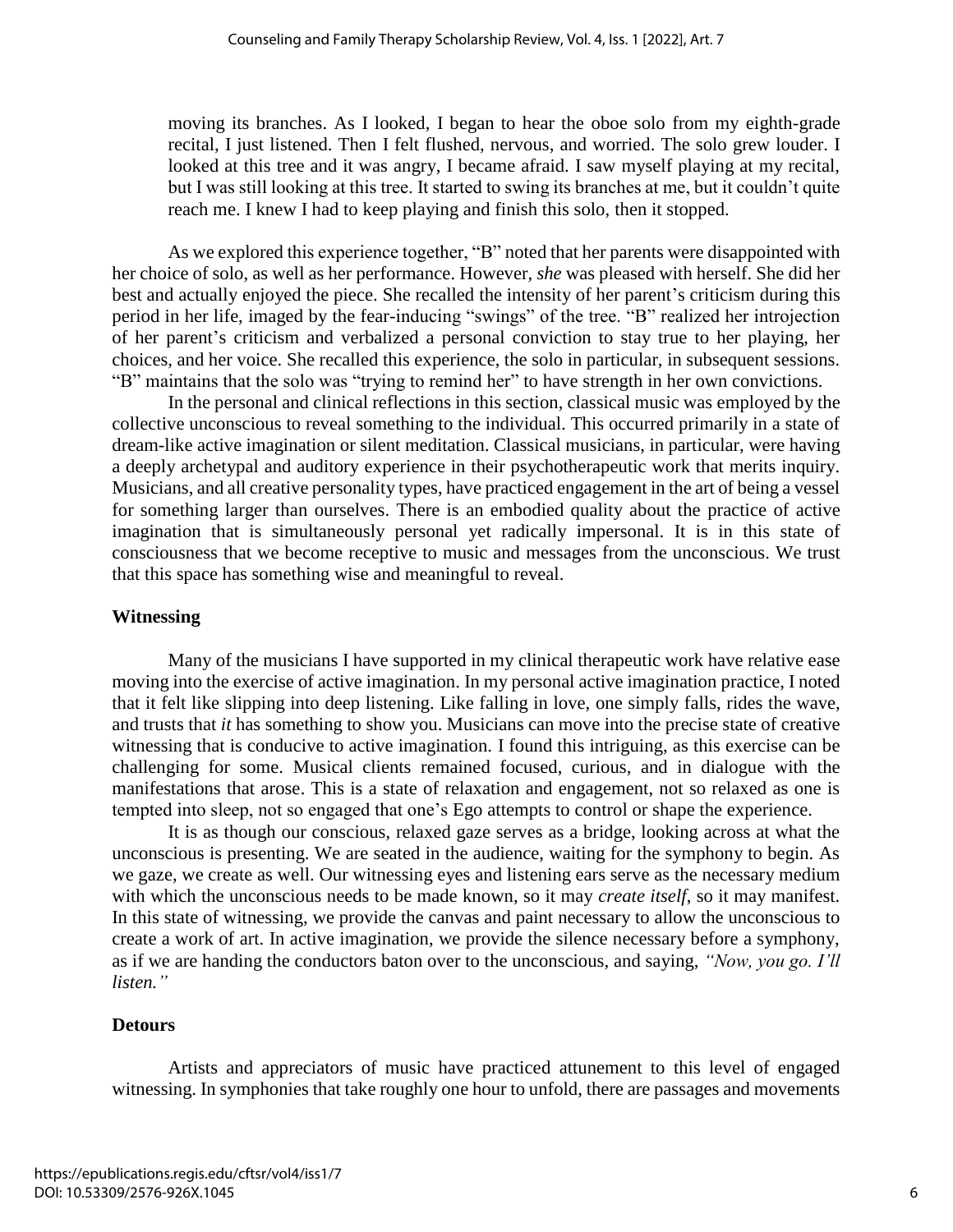that deter from the path at hand. We must exercise patience and faith, even when the journey detours or the branches begin to swing, we must remain in dialogue and trust that all will come together at the end.

In listening to a symphony, it is common for the music to briefly sojourn in an unexpected direction. If the Ego is over-present in listening, the Ego winces: "*This is not what I thought was going to happen…this is not supposed to happen."* Cadenzas in classical music are an example of this type of detour. Cadenzas are brief passages in symphonic works that offer an unaccompanied solo moment for a performer, often prior to the climax or finale of a piece. Cadenzas require the performer to play with their own musical interpretation of the passage, with personal emotion and expression, their own stretching and compressing of time, separate from that of the full orchestra. It can be a bit abrupt and disconcerting for the listener, a shift from the previous full orchestra experience. We do not know what to expect, we do not know what the soloist will do.

With cadenzas, the conductor and symphony abruptly halt, rest their baton and their instruments. They look at the soloist, sit back, and enjoy. *This* is precisely the level of attunement and receptivity we must have when witnessing the unconscious. *This* is the attitude we must have when cadenzas occur, when the unconscious shifts to an unexpected passage, when sound or images morph and change during active imagination. For "B" when she noticed the tree begin to move and swing of its own accord, she maintained engagement in the dialogue. We must notice this shift and continue attending to the object at hand. Joan Chodorow, a Jungian analyst and dance/movement therapist noted the unpredictable quality of dialoguing with the unconscious, calling it an "uncertain path" (1997, p.3). We do not know what we will find here. In active imagination, as a story is unfolding, we must sustain radical nonjudgement for the movement of the unconscious from beginning to middle to end. *Expecting* cadenzas, detours and side-trips, *expecting* the unexpected. The virtue of patience is vital in active imagination and listening to symphonies, one must let go of time, as the unconscious moves at a tempo that is not up to us.

#### **Tempo**

While performing in classical symphonies, I recall the experience of letting an "other" hold time. As we must let go of "Ego time" in active imagination and accept the tempo of the unconscious, we too let go of "Ego time" when playing in a symphony. In classical music, the responsibility of managing tempo is the conductor's sacred task. Musicians even call this duty "keeping time". I remember playing Arturo Márquez's *Danzón No.2* during my days in youth orchestra, a short symphonic piece with Latin color and ever-changing tempo. The fluctuating tempo is the crux and challenge of this piece, with accelerandos and ritardandos at every turn, one can never ground in a steady tempo. It is precisely this fluid and evolving quality of time that makes the piece so beautiful and unruly, erratic and formidable.

In early rehearsals of *Danzon*, the violins were anxiously ahead of tempo, what musicians call "rushing", and the brass were behind the beat, or "dragging". Each section battled for control of the tempo. Our conductor pleaded with us to relax and trust him. He implored us to let go and follow his lead in unity. As we were young musicians learning a new piece, letting go was challenging. However, by opening night of the performance, we knew how to relinquish control and trust the conductor to hold the duty of time. We knew how to relax yet remain focused. Engaged with the task at hand of playing our instruments and reading the music, but it felt as though something larger were sweeping through all of us. We were merely vessels. We knew how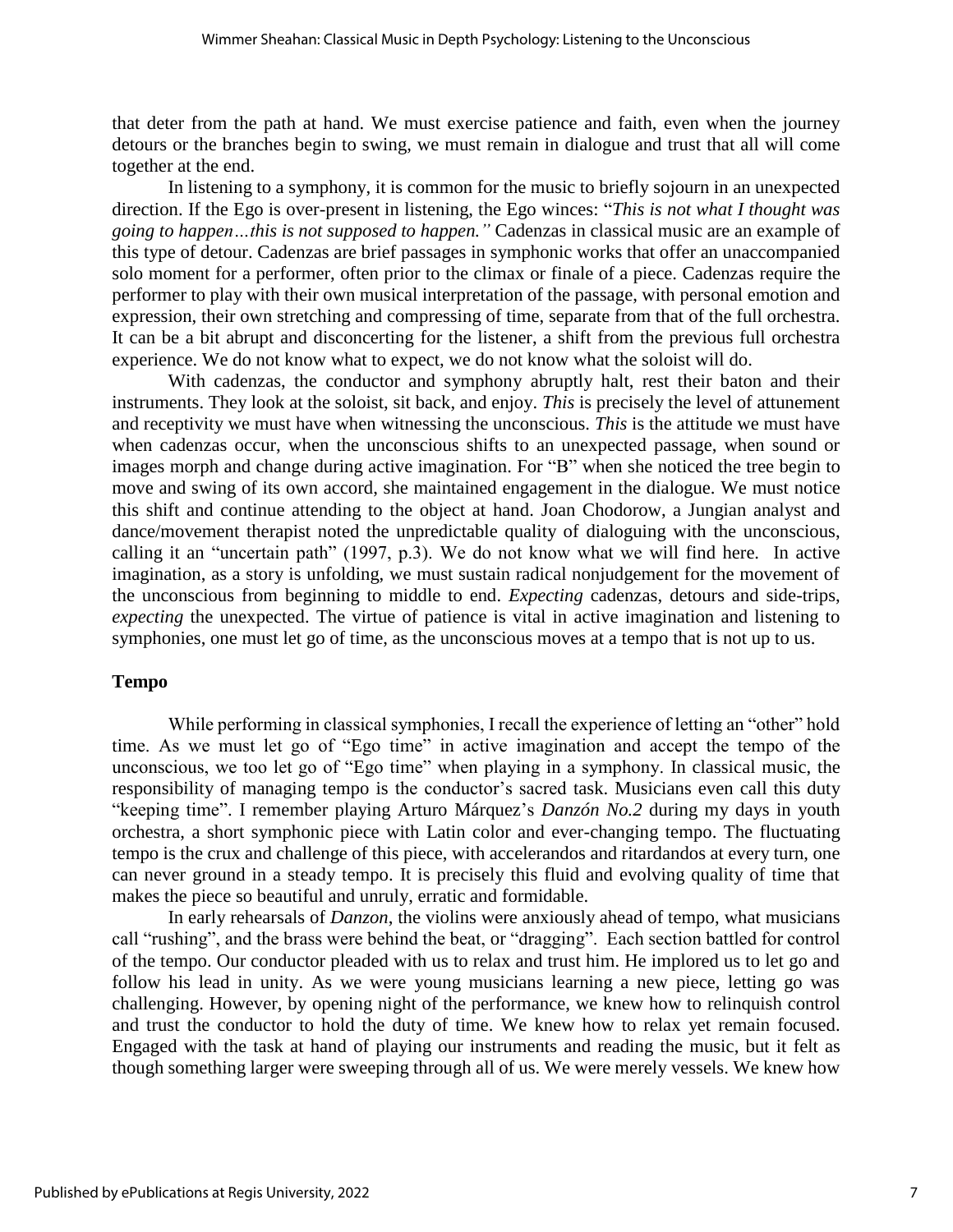to let an "other", the conductor, hold and illustrate the tempo, so that the music was truly allowed to manifest and flow through us all.

I think about this experience fondly and notice how similar it is to the experience of active imagination. Analogously, the music was the unconscious material, the conductor was gatekeeper to the unconscious world. We had to let go of our Ego's desire for control and perfection, so that the conductor may bring the music out of us and let the piece come to life. Musicians know how to be both a vessel *and* the creative medium for larger forces. This is creativity. Active imagination is an act of creativity for the unconscious.

## **Conclusion**

Jungian active imagination is a powerful exercise to bridge conscious awareness with unconscious material. For those who *hear* the unconscious in active imagination before they see it, further research and qualitative inquiry must be encouraged to supplement this body of work. Classical music, in particular, has deep, archetypal wells of wisdom awaiting further study, and Jungian active imagination appears to be a well-trodden path for musicians to access this wisdom. Classical and lyric-less music can circumvent the Ego and speak directly to the soul. We become receptive to the spirit of music, and by extension, the archetypal and collective wells of inspiration that musical creators draw from. The collective, archetypal well that inspired composers hundreds of years ago during the golden age of classical music is the same well that we enter when being moved by classical music today. Like myth, classical music is timeless. In the same way that present day Western culture has moved away from storytelling and oral tradition to make sense of the world, we have also moved away from classical music. However, both are hallmark modalities of timeless storytelling and personal guidance. Classical music provides nuance, narrative arc, feeling, images, archetypal characters and story that support our understanding of the psyche, personal and collective unconscious. One must learn, as musicians do, how to be a creative vessel for the forces that moves us. By honoring and welcoming *all* sensory modalities that serve as correspondence between conscious awareness and unconscious material, we may continue to deepen our collective awareness of the sensational, soulful capacities within the human experience.

## **References**

- Bonny, H. (1995). *The story of GIM: The beginnings of the Bonny method of guided imagery and music*. Gilsum, NH: Barcelona.
- Campbell, J., Cousineau, P., & Brown, S. L. (1990). *The hero's journey: The world of Joseph Campbell : Joseph Campbell on his life and work.* San Francisco: Harper & Row.
- Chodorow, J. (Ed.) & Jung, C.G. (1997). *Jung on active imagination.* Princeton, NJ: Princeton University Press.
- Depth Psychology Alliance. (February 22, 2020) Active Imagination and Jung's Red Book [Video] Youtube.<https://www.youtube.com/watch?v=PomC7WS7us8>
- Donati, M. (2019). From active imagination to active life: at the roots of Jungian social activism. *Journal of Analytical Psychology*, 64(2), 225–243.

Antoine Faivre. (1994). Access to Western Esotericism. SUNY Press.

Gregory, A. P. R. (2003). *Coleridge and the conservative imagination*. Mercer University Press. p. 59